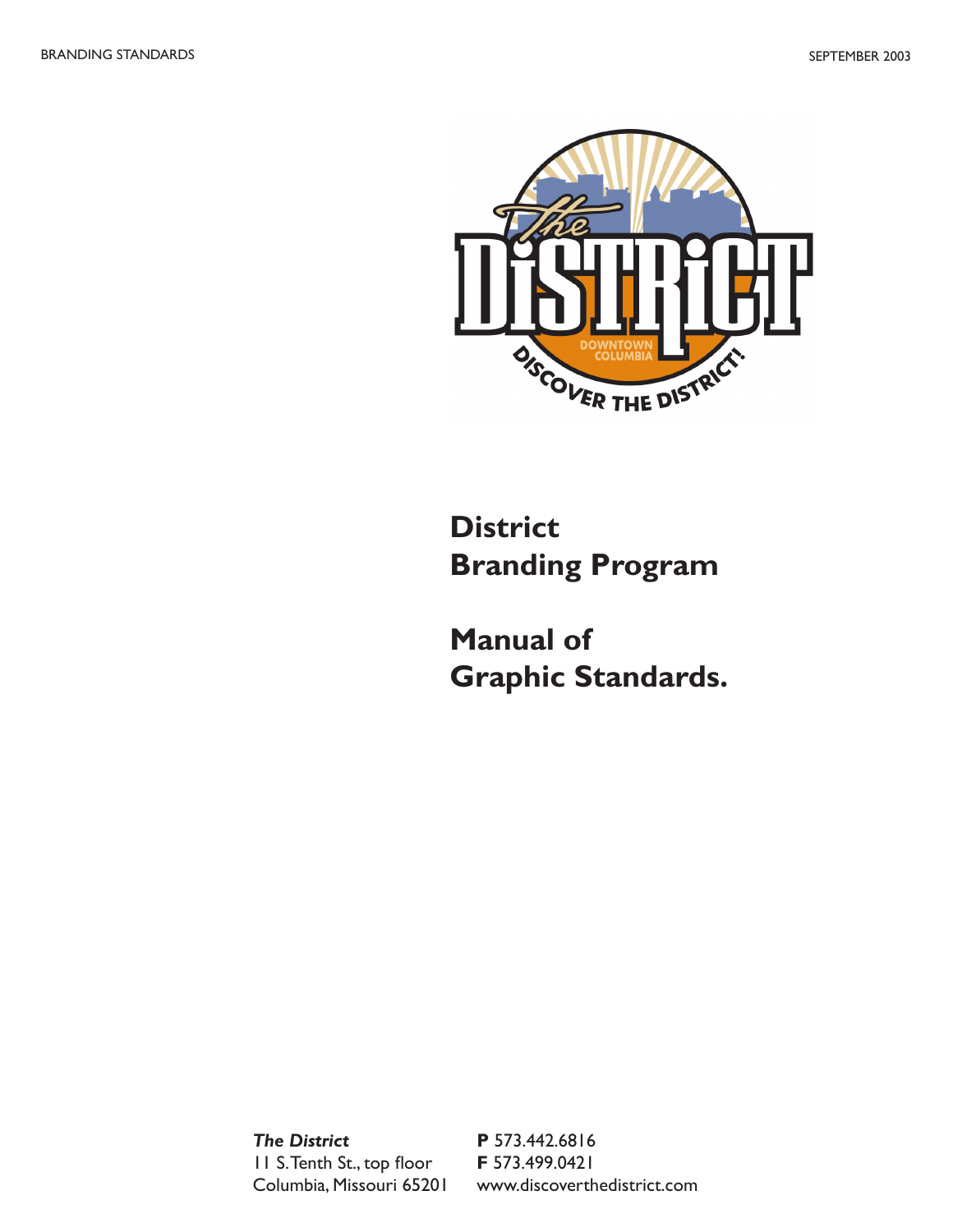

- 3 Positioning
- 4 Logo Standards
- 5 Typefaces
- 6 Logo Color
- 7 Color Palette

*The District* **P** 573.442.6816 11 S. Tenth St., top floor **F** 573.499.0421<br>Columbia, Missouri 65201 www.discoverth

www.discoverthedistrict.com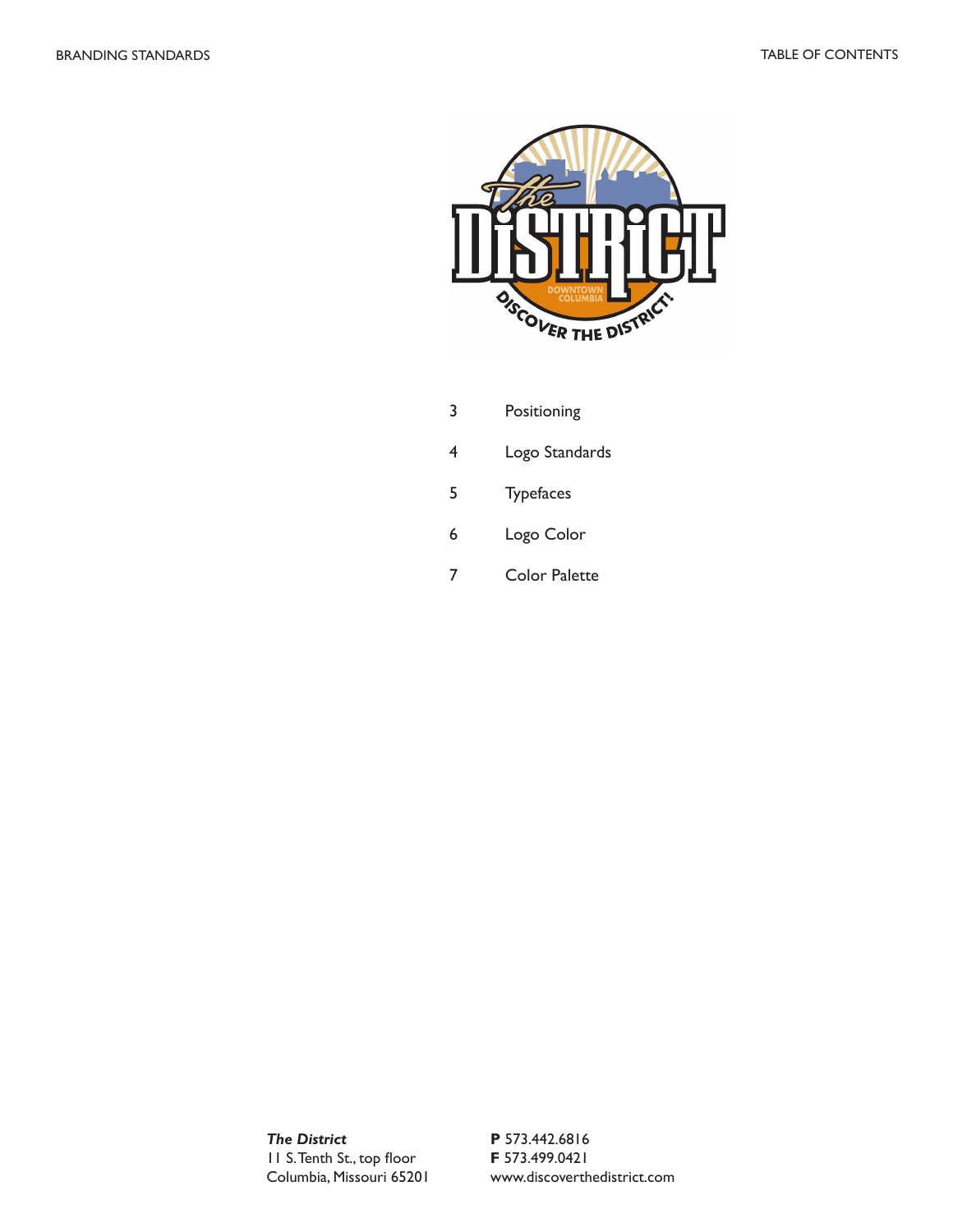

# **A NEW POSITIVE IMAGE AND MESSAGE**

*The District* brand captures the experiences that make us unique in a way that the more generic "downtown" cannot do. *The District* represents the vibrant, active and engaging community that we are today and provides us with a way to redefine downtown in the minds of our customers.

# **DISTRICT BRAND POSITIONING STATEMENT**

*The District* is a hip, active, and artistic community. It's the place to go for exciting nightlife or to meet friends for dinner. It's a unique and stylish shopping area that offers everything the others don't. It's a bustling business center and an emerging residential area. It's a lively mix of historic architecture, sidewalk cafes, and street musicians.

With 110 unique shops, 70 bars and restaurants, 40 live performances a week, and 5900 parking spots, *The District* is 43 not-so-square blocks bordered by the University of Missouri.

Discover what you've been missing. Discover *The District*.

# **DISTRICT LOGO**

*The District* logo provides a visual link between the past and the future, with each graphic "i" representing the historic columns on each end of *The District* and the city skyline representing our exciting new redevelopment projects.

#### **TAGLINE**

The tagline "Discover *The District*" encourages customers to explore the entire range of dining, shopping and entertainment options available to them. The tagline also allow us to highlight a number of different activities in *The District* with secondary taglines, "Discover Shopping. Discover *The District.*"





*The District* **P** 573.442.6816 11 S. Tenth St., upstairs **F** 573.499.0421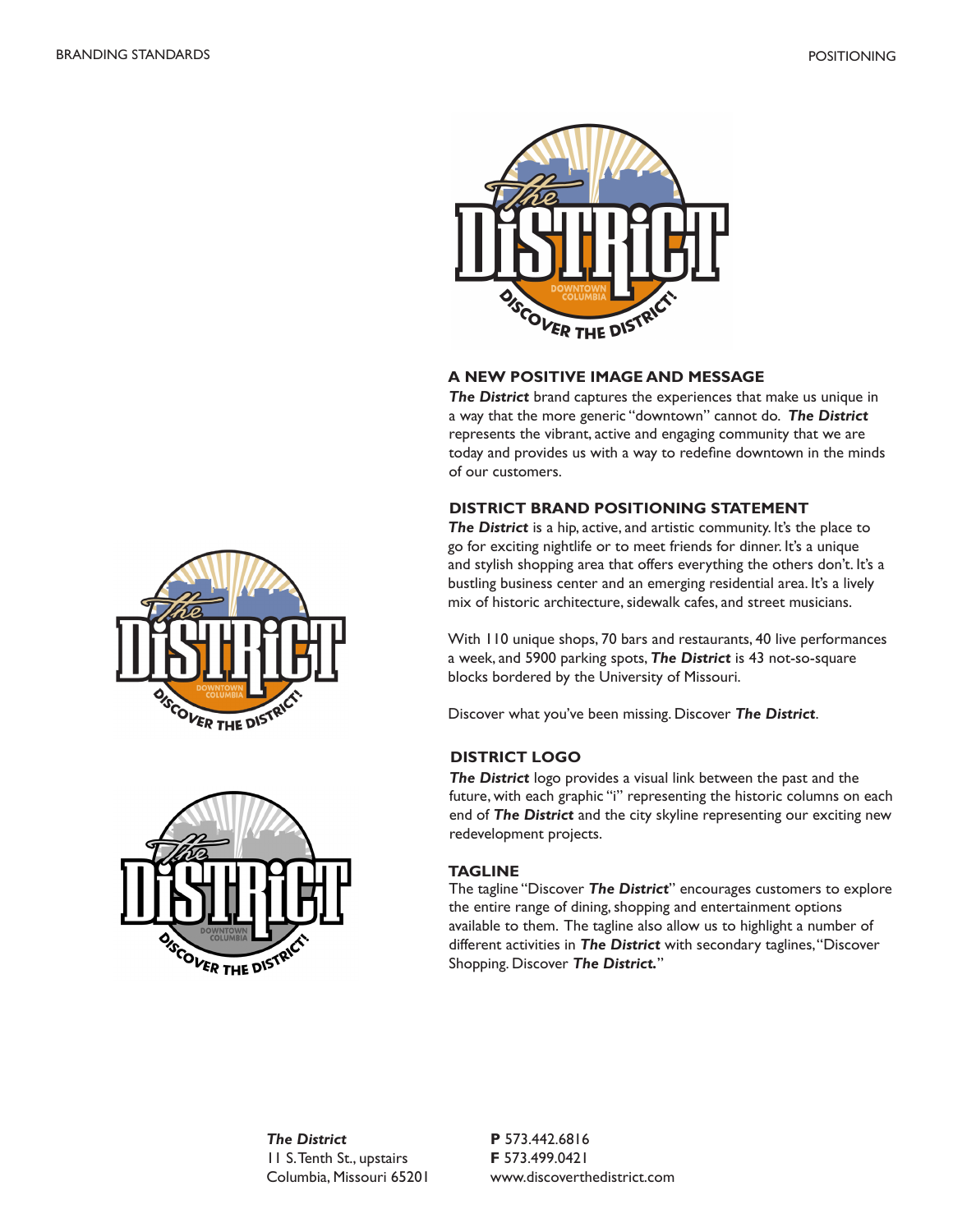

#### **LOGO USAGE GUIDELINES**

*The District* logo is available for use in a variety of formats. The 4-color process (CMYK) version is preferred and should be used when possible. Use would include color advertising, specialty items and signage. A two-color (Pantone) version is provided for limited color application.

The 3-color (RGB) version should be used only for web graphics. A jpg version is available for inclusion in merchant web sites and banner ads.

The grayscale version should be used for all newspaper print advertising. Two 1-color versions are provided for speciality printing or silkscreen applications when only a single color is involved. A reversed version of the 1-color logo is available when usage requires the logo to be reversed or printed in white on a solid field of color.

The logo is never to be modified with emboss treatments or drop shadows. The specified colors within the color versions are not to be modified. This will help ensure a consistent application of the logo across all mediums.

Black & White Version

Gravaçale Version



**PMS** 1385

*The District* **P** 573.442.6816 11 S. Tenth St., upstairs **F** 573.499.0421



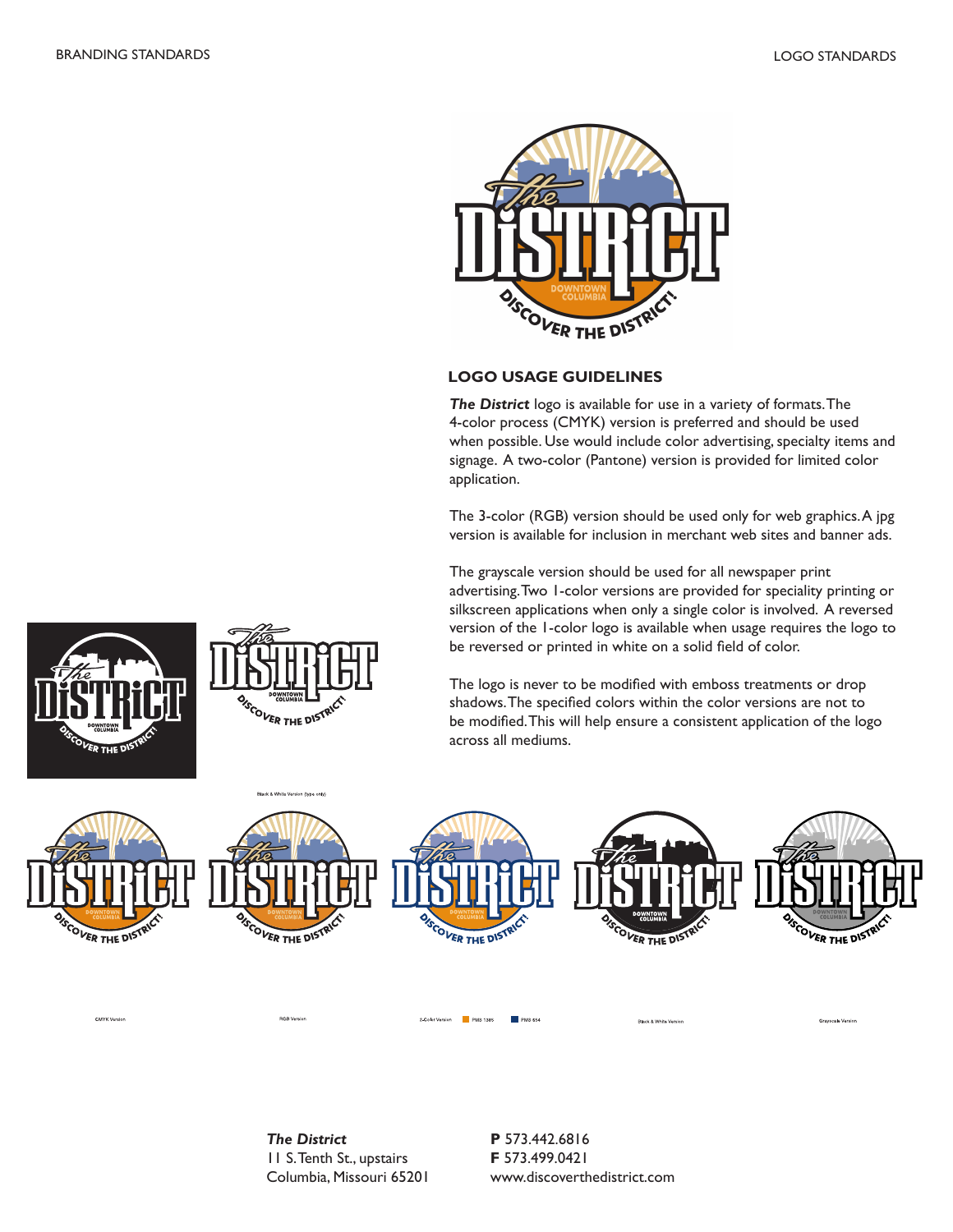

The primary typeface used in *The District* brand is Gill Sans. This sans serif font was designed by Eric Gill in 1928. It is based on Edward Johnston's Railroad Gothic typeface, most commonly known as the font used for the London Underground signage. Because of its clean lines and readability, Gill Sans is used in cities and urban centers for transportation and wayfinding.

The typeface for *The District* is Gill Sans Bold Italic. It is also acceptable to use the Gill Sans font if you use the bold and italic functions. The lighter Gill Sans fonts remain highly readable in text and suitable for magazine and brochure work, while the heavier weights are best used for advertising, posters and labels.

| <b>GILL SANS REGULAR</b>     | abcdefghijklmnopqrstuvwxyz<br>ABCDEFGHIJKLMNOPQRSTUVWXYZ<br>1234567890!@#\$%^&*()     |
|------------------------------|---------------------------------------------------------------------------------------|
| <b>GILL SANS BOLD ITALIC</b> | abcdefghijklmnopqrstuvwxyz<br>ABCDEFGHIJKLMNOPQRSTUVWXYZ<br>1234567890!@#\$%^&*()     |
| <b>GILL SANS LIGHT</b>       | abcdefghijklmnopqrstuvwxyz<br>ABCDEFGHIJKLMNOPQRSTUVWXYZ<br>1234567890!@#\$%^&*()     |
| <b>GILL SANS CONDENSED</b>   | abcdefghijklmnopqrstuvwxyz<br>ABCDEFGHIJKLMNOPQRSTUVWXYZ<br>$1234567890!$ @ #\$%^&*() |
| <b>GILL SANS ULTRA BOLD</b>  | abcdefghijkimnopqrstuvwxyz<br>ABCDEFGHIJKLMNOPORSTUVW<br>1234567890!@#8%^&*()         |

*The District* **P** 573.442.6816 11 S. Tenth St., upstairs **F** 573.499.0421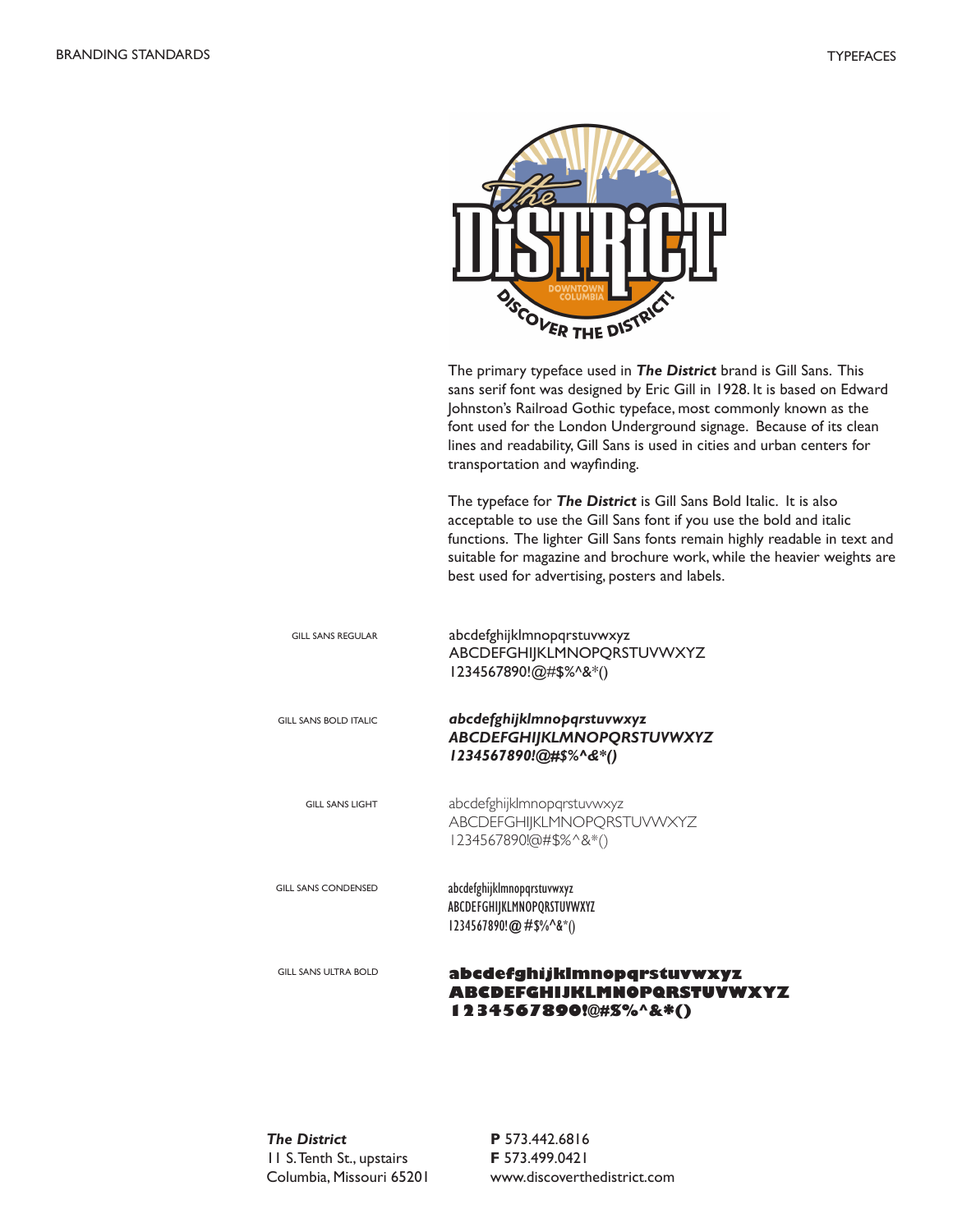



*The District* **P** 573.442.6816 11 S. Tenth St., upstairs **F** 573.499.0421

www.discoverthedistrict.com